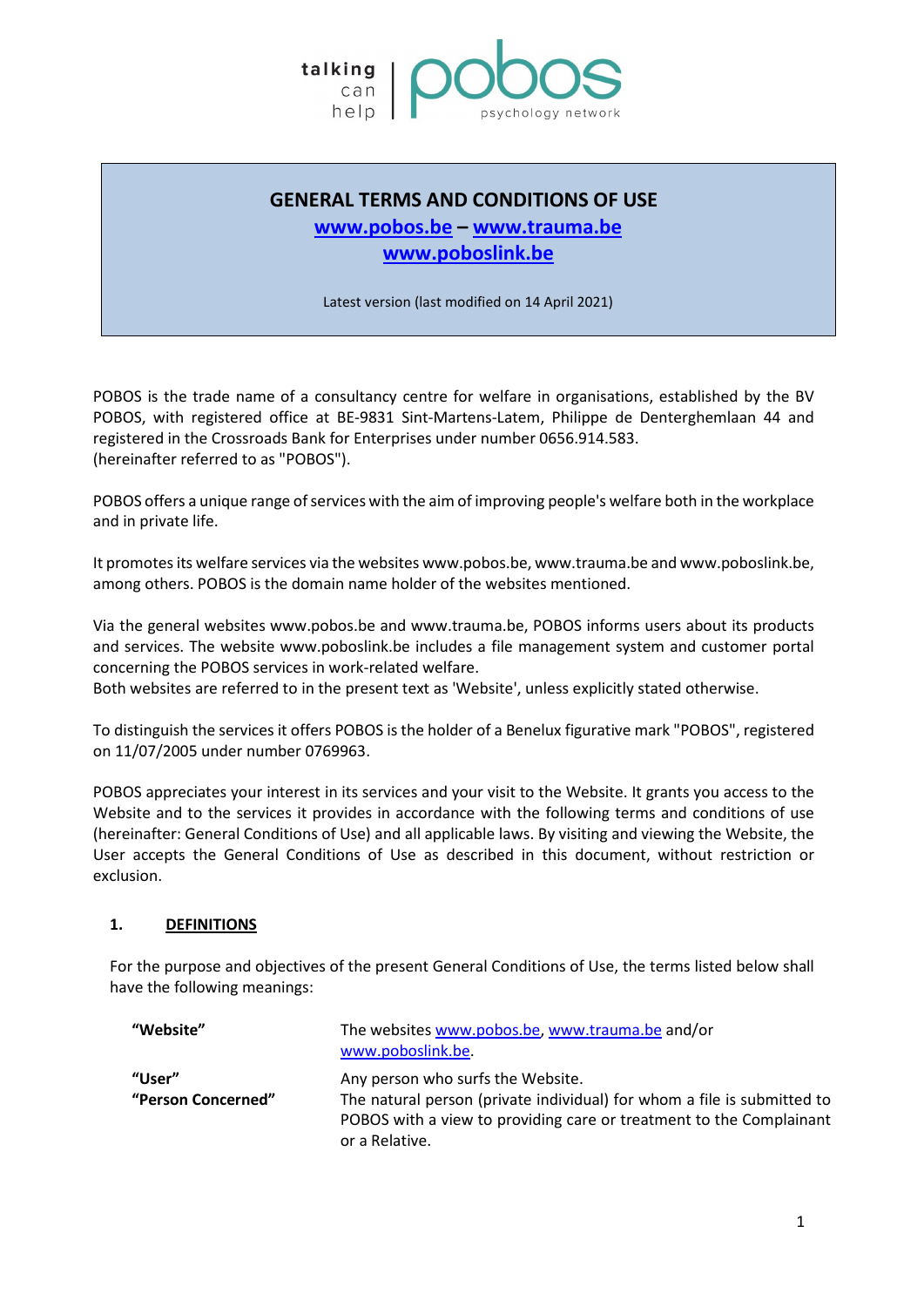

| "Internal Employee" | Personnel employed by POBOS, contractually bound by confidentiality,<br>discretion and professional secrecy.                                                                                                                   |
|---------------------|--------------------------------------------------------------------------------------------------------------------------------------------------------------------------------------------------------------------------------|
| "Counsellor"        | External staff member whom POBOS calls upon within the scope of its<br>services to provide care or treatment to the Complainant or a Relative,<br>and in some cases a psychologist or a social worker.                         |
| "Client"            | The principal and payer to POBOS for the services provided, as the case<br>may be, the employer of the Complainant, the insurer or the<br>organisation, sector or professional federation to which the<br>Complainant belongs. |

# **2. OBJECT, ACCEPTANCE & MODIFICATION**

#### *2.1 object*

 These General Terms and Conditions of Use contain the provisions and conditions applicable to viewing and using the information and services offered on and via the Website.

# *2.2 acceptance*

By accessing the Website, whether on the public or private area, you acknowledge that you have read, understood and expressly agree to the General Terms and Conditions of Use.

If you are of the opinion that you cannot or will not comply with these General Terms and Conditions of Use, POBOS requests you not to surf the Website or make use of the services offered.

#### *2.3 modification*

POBOS is free to change these General Terms and Conditions of Use without prior individual notice. Please therefore check these conditions regularly.

A change to the General Terms and Conditions of Use will be announced by stating the date when the change was made. This mention can be found in the heading of the General Terms and Conditions of Use.

The User will only be able to continue enjoying the services offered by POBOS if he or she expressly agrees with the change to the General Terms and Conditions of Use.

If one or more of the clauses of the General Terms and Conditions of Use are declared invalid or unenforceable by virtue of a court decision, the clause(s) concerned will be deemed to have lapsed, while the remaining clauses of these General Terms and Conditions of Use will remain in full force and effect.

#### **3. SPECIFIC USE OF THE WEBSITE WWW.POBOSLINK.BE**

#### *3.1 General use*

The website www.poboslink.be comprises a file management system and customer platform concerning the POBOS services in the context of work and/or private related welfare care.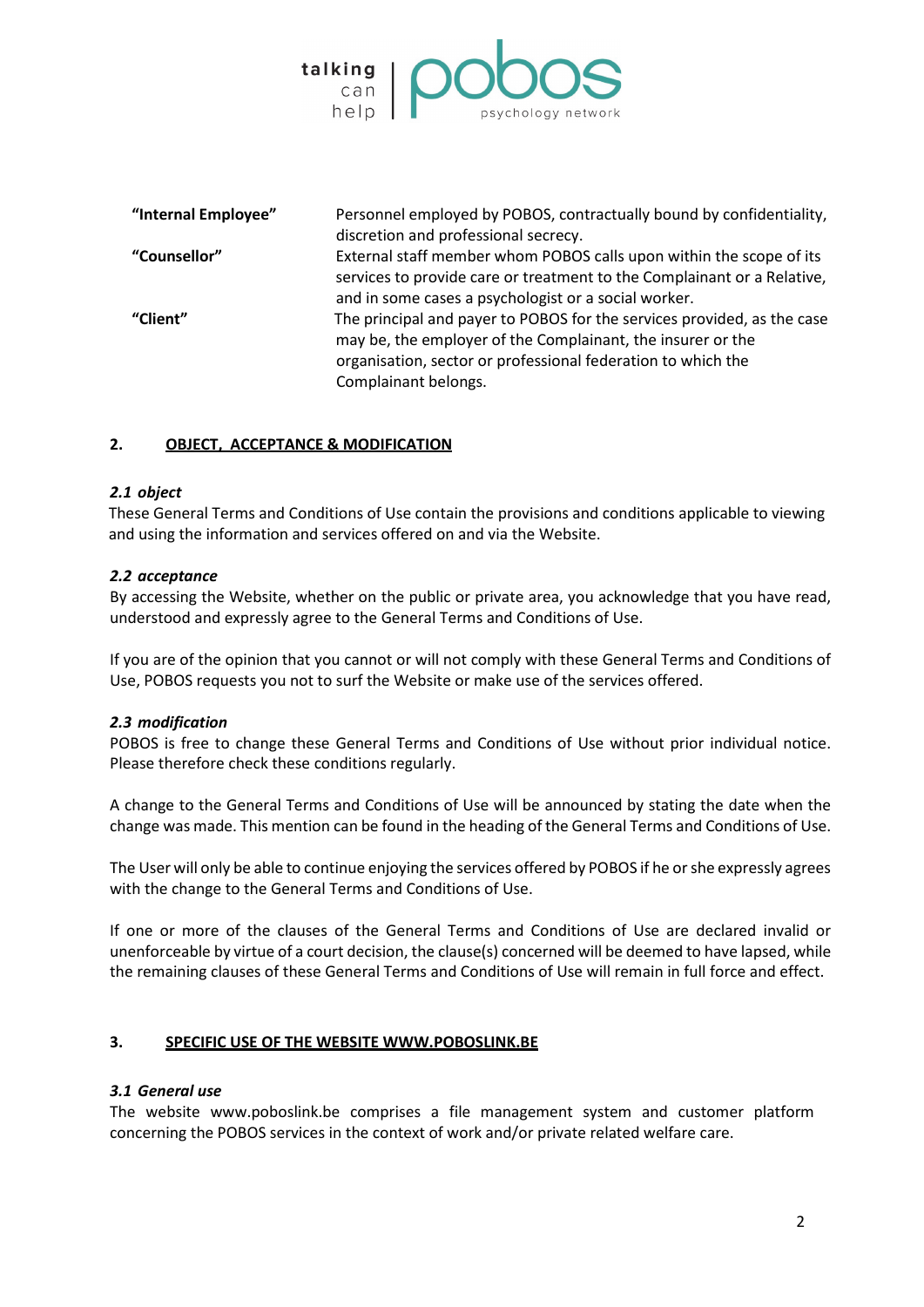

### *3.2.Application*

The Website and the associated services of POBOS are (for legal reasons) not accessible to minors. A User must be at least eighteen (18) years old. If you do not meet this requirement, you must refrain from using the Website or demonstrably be accompanied by an adult.

POBOS reserves the right to verify the correctness and completeness of the data entered upon request by means of a copy of the identity document of the (candidate) Person Concerned, which POBOS may request at any time. If the (candidate) Person Concerned refuses to comply with this request, this will automatically result in the application for care or treatment being refused, suspended or even terminated.

POBOS reserves the right to refuse an application without being obliged to give reasons for such refusal.

# *3.3.Application by a Counsellor or Customer*

A Counsellor or Customer can log in to the Website using his/her login code and password that were created during initial registration at POBOS.

This login code and password are strictly personal. The Counsellor/Client shall refrain from passing on these data to third parties or making them public in any way. The Counsellor/Client is liable for any damage resulting from passing on his or her login code and/or password to third parties or making them public in any way.

In the event of loss or theft of his/her login code and/or password the Counsellor/Client undertakes to inform POBOS immediately.

If a User, Person Concerned or an Counsellor/Client becomes aware of the login code and/or password of another person, he/she shall inform POBOS immediately by sending an e-mail to info@pobos.be.

In the interest of the security of the Website and the protection of personal data, POBOS reserves the right, after such notification and without any obligation to justify, to temporarily block or permanently close down access via the login code and password concerned.

The period of validity of the login code and password will be determined in function of the cooperation with POBOS. Upon termination of the cooperation with POBOS the login code and password will be closed and the Counsellor/Client will not be allowed to use these data.

# *3.4.Prohibited use*

The User is prohibited (non-exhaustive list) from using the Website, inter alia:

- For commercial purposes, in particular for but by no means limited to advertising, renting and/or selling goods or services;
- For distributing computer viruses, illegal or illicit material or material which is inappropriate in any way;
- To break into a computer or the systems of POBOS or a third party;
- To damage, interrupt, cease or render less efficient the Website in any way;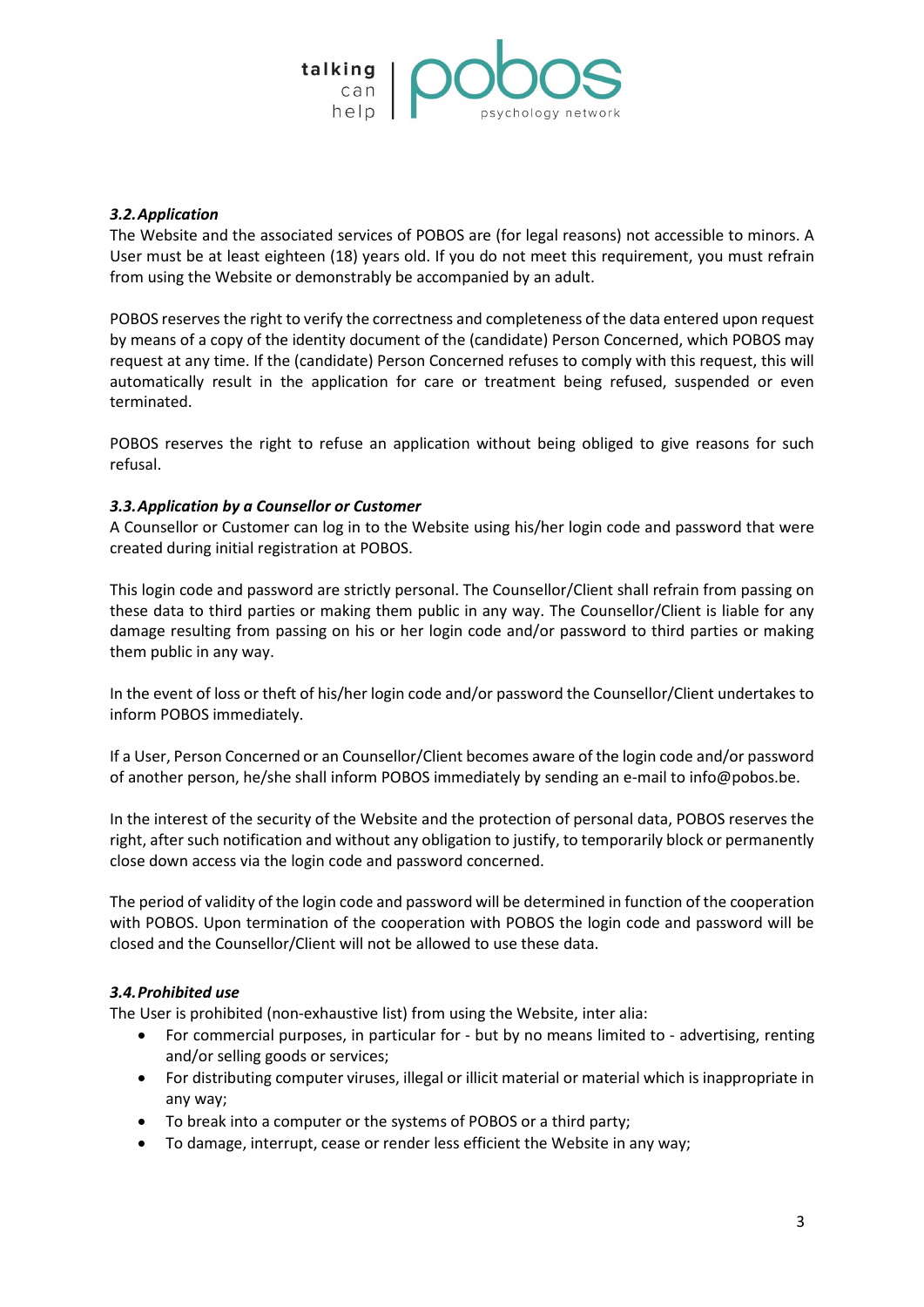

- To disseminate information that, on the basis of e.g. contractual relationships or privacy legislation, should be regarded as confidential or personal;
- To perform any act that has the purpose or effect of causing the Website to malfunction or in any way restricting, disrupting or preventing the enjoyment of the User's use.

The User is not permitted to use a file or data of the Complainant for any purpose other than to request, create or manage the file of the Complainant in the context of the care or treatment provided to the Complainant.

Every User must refrain from posting insulting, discriminatory or somewhat insulting remarks on the Website regarding a Complainant or another User.

A User is not permitted to use his/her login code and/or password to perform unlawful actions, to commit criminal offences or to perform actions that are contrary to generally accepted standards and values that POBOS strives for. Amongst others, a User is prohibited from :

- Using his login code and/or password for any purpose other than to request, create or manage his file(s);
- Gaining unauthorised access to the personal data stored by POBOS in other than his/her own file(s).

POBOS has the right, after an infringement has been established, to block or remove the infringing log-in code and related password without prior warning or notice of default and without any judicial intervention.

Any unauthorised use can be reported by e-mail to info@pobos.be.

If POBOS becomes aware of any act that constitutes an offence, it will immediately notify the competent services.

# **4. INTELLECTUAL PROPERTY RIGHTS**

#### *4.1.Intellectual rights POBOS*

POBOS is protected as a trade name and is also a registered Benelux figurative mark owned by BV POBOS.

The Website is registered with "Domain Name Registration Services Belgium" with registered offices at 3001 Leuven, Ubicenter, Philipssite 5, bus 13 (abbreviated: "DNS Belgium").

- [www.pobos.be:](http://www.pobos.be/) since 1 August 1999
- [www.trauma.be:](http://www.trauma.be/) since 10 August 2016
- [www.poboslink.be:](http://www.poboslink.be/) since 18 December 2013

POBOS, or its suppliers and partners, are the holders of the intellectual property rights (including - but by no means limited to - the copyrights, trademark rights, drawings and models rights) on the design and content of the Website (including - but by no means limited to - the texts, images, logos, HTML code, meta tags and icons). Parts of the Website contain illustrations that are subject to the rights of certain suppliers of POBOS.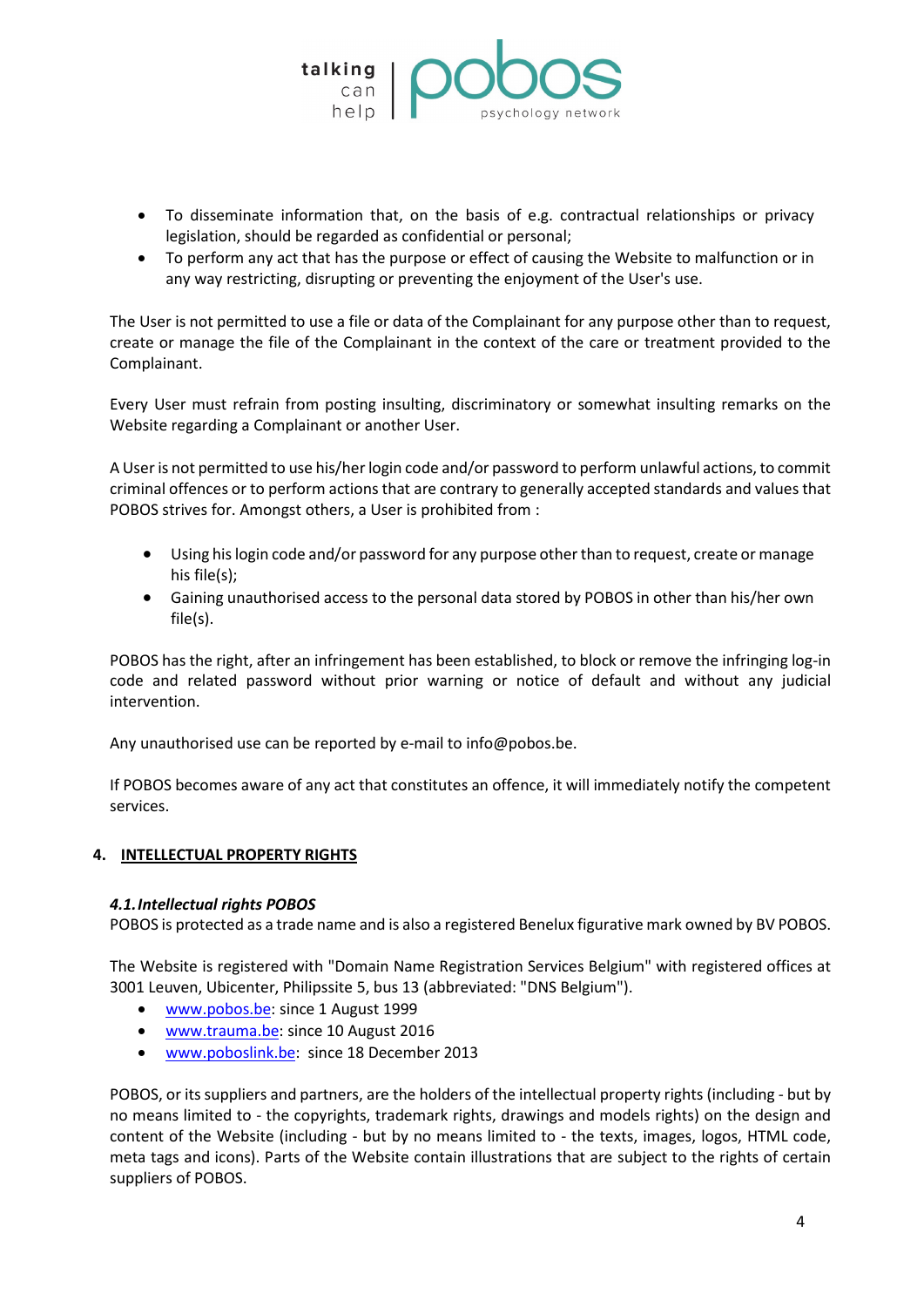

Information from the Website (including - but not limited to - text, presentations, illustrations, photographs and sound) may not, unless otherwise stated, be copied, transferred, distributed or stored without prior written permission from POBOS. Modifications to the contents of the Website are expressly prohibited.

The possibility of downloading or copying (part of) the design or content of the Website does not grant the User any permission for any use other than private and non-commercial use.

Modifications to the content of the Website are expressly prohibited.

#### *4.2.Content posted by Users*

The User must ensure that the content posted by him/her on the Website does not infringe the intellectual property rights of any third party.

The User will indemnify POBOS both in and out of court for any damage and costs arising from a claim by a third party regarding the content posted by the User on the Website of which that third party believes or has been proven to infringe the (intellectual property) rights of that third party.

### **5. LIABILITY**

No rights or claims can be derived from the information shown on the Website. POBOS cannot be held liable for possible outdated, incomplete or incorrect information.

POBOS strives to maintain the Website regularly and to protect it from computer viruses, interruptions, errors in the network or any other malfunction. In this context, POBOS has taken sufficient safety measures in the areas of hosting, SQL server, application https, encryption against injections, e mail traffic, minimum password length and back-up.

POBOS cannot be held liable for damages resulting directly or indirectly from a visit to the Website, from attacks by computer viruses via or on the Website or from malfunctions, interruptions or errors in the network.

Links are offered as a service to Users. The reference to a link does not necessarily imply any collaboration between POBOS and the owner of the link. POBOS cannot be held liable for the functioning and content of links placed on the Website, nor for the processing of personal data via these links.

POBOS may at any time and without prior notice change the structure and content of the Website.

Except for unforeseen circumstances that require immediate maintenance of the Website, POBOS strives to announce in advance on the home page of the Website any interruption of the Website due to maintenance works.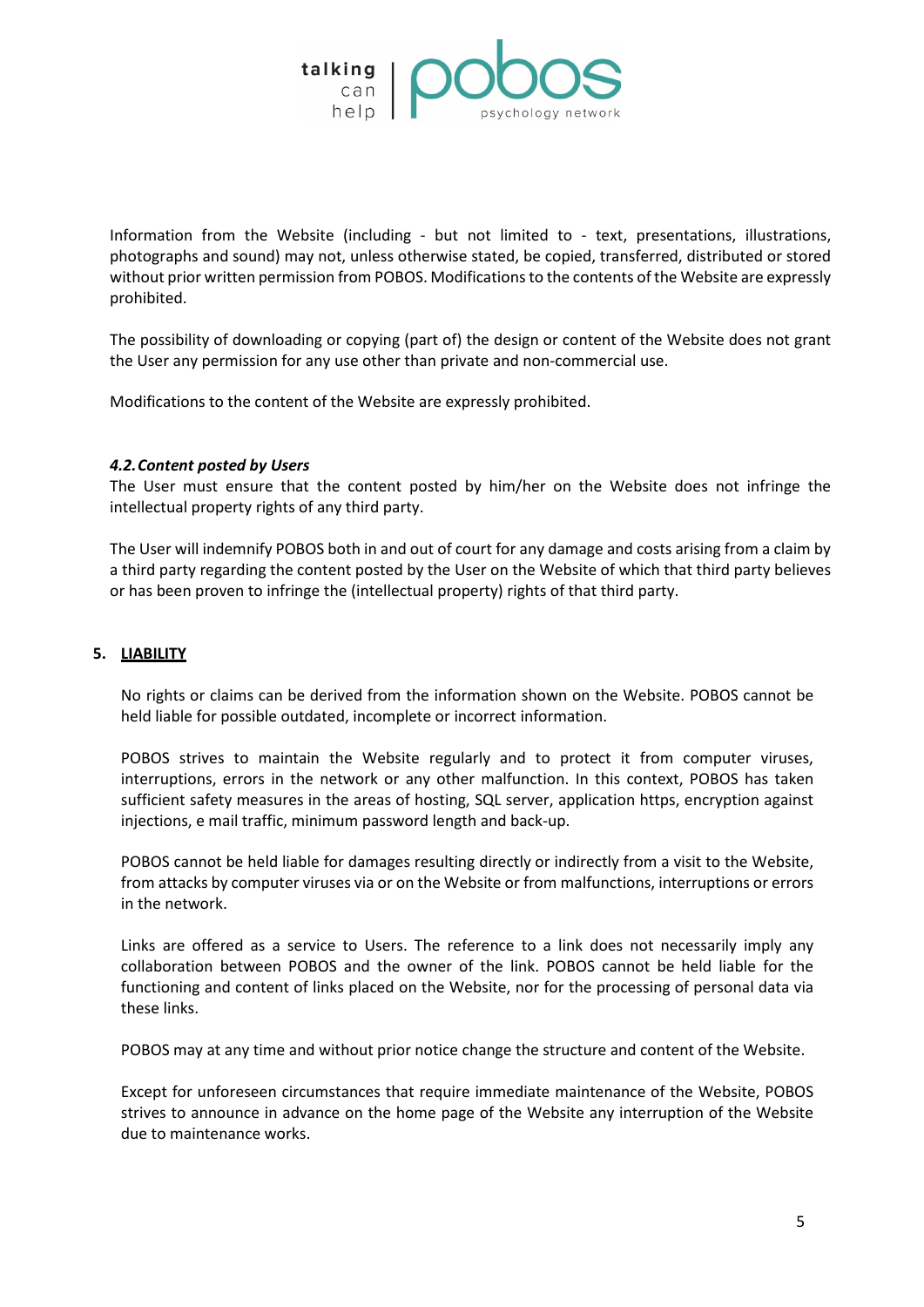

POBOS cannot be held responsible for the loss of your login data (login code and password).

POBOS cannot be held responsible for the content placed on the Website by Users. The User is responsible for the content placed by him/her on the Website and is liable for any damage resulting from this content.

POBOS cannot be held liable for the use of the information offered on the Website by Users and any damage resulting from this.

POBOS cannot be held liable for the content of, or any damage resulting from the correspondence and possible agreements between two or more Users.

# **6. PRIVACY POLICY**

#### *6.1.Privacy policy*

For the privacy policy of POBOS please refer to the Website, click on the tab 'Privacy policy'.

#### *6.2.Cookies*

The Website makes use of cookies. Cookies are small files that are stored on your computer as soon as you surf the Website. The use of cookies allows POBOS to collect information about your use of the Website. This way, your use of the Website can be analysed in order to improve your user experience and provide you with more targeted information.

If you do not want the Website to store cookies on your computer, you can set your internet browser to not allow this. In that case, however, there is a possibility that the Website will no longer function as before or that you will not be able to use the services and information provided by POBOS.

POBOS is not responsible for and does not use the cookies of third parties that are left on your computer through the Website. If necessary, the privacy policy of this third party will apply and that party will be responsible and liable for the cookies left by it.

#### *6.3.IP adress*

When you visit the Website, POBOS records your IP address.

POBOS reserves the right to identify your computer connection on the basis of your IP address in the event of abuse, breach of the General Terms and Conditions of Use or if regularly requested to do so by the competent judicial and police authorities.

#### *6.4.Access, modification and objection*

The Person Concerned has the right to access and obtain a copy of the personal data processed by POBOS. The Person Concerned has the right to have the personal data stored by POBOS corrected.